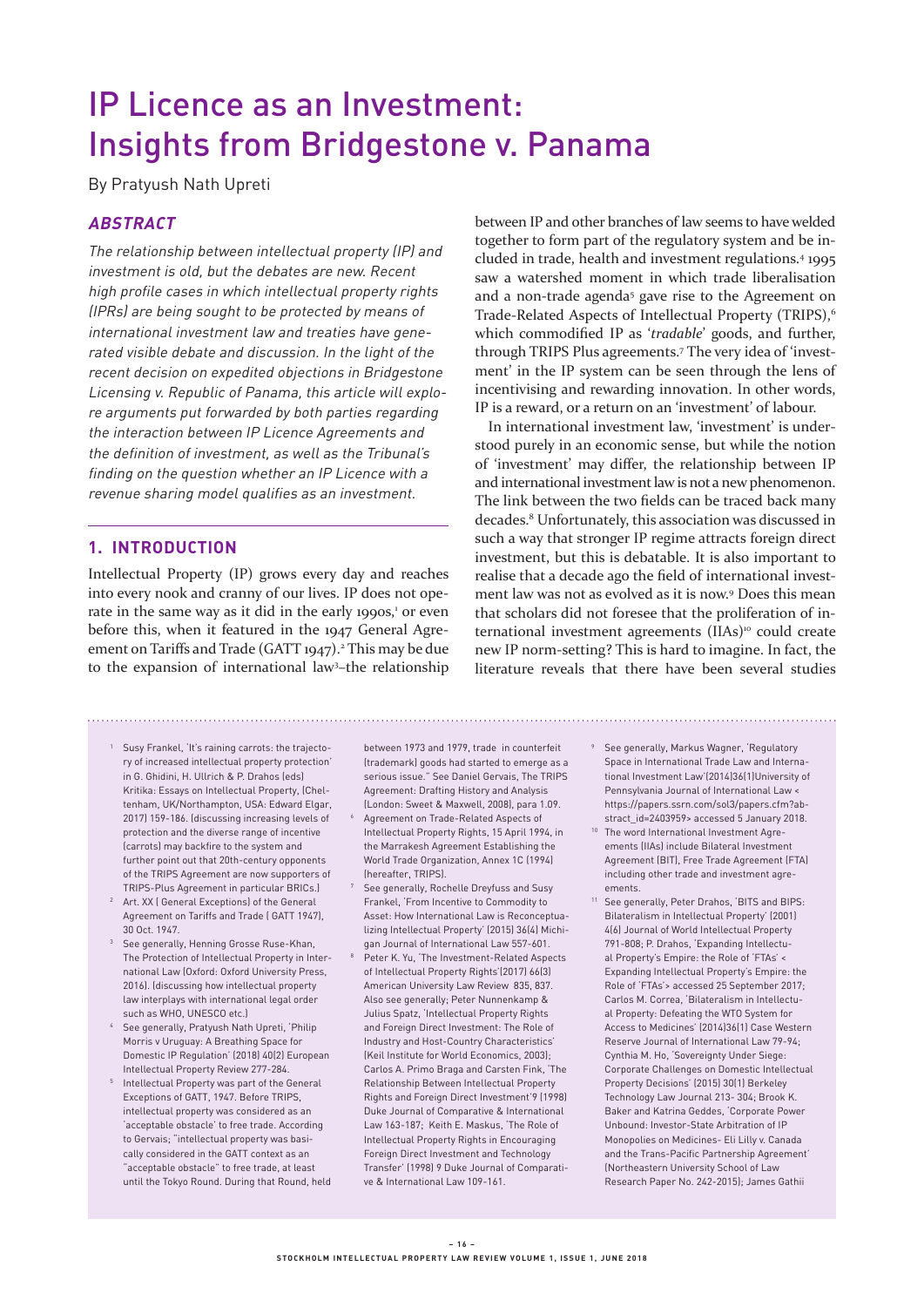post-TRIPS Agreement where scholars have discussed how free trade agreements (FTAs) may be a threat to TRIPS flexibilities.<sup>11</sup> I will not explore these threats here. However, in recent times, this relationship has attracted attention through high profile cases such as *Philip Morris*<sup>12</sup> and *Eli Lilly*. 13 In these cases, protection of IPRs has been sought<sup>14</sup> through international investment law and treaties, generating visible debate<sup>15</sup> and discussion.<sup>16</sup> I have discussed the final awards in both cases elsewhere.<sup>17</sup> In this article I will begin with a brief exploration of the relationship between IP and investment, and will then move on to discuss the notion of an IP Licence as an investment, in the light of the recent decision on expedited objections in Bridgestone Licensing v. *Republic of Panama*. 18

# **2. IP AND INVESTMENT: OLD RELATIONSHIP, NEW DEBATES**

In our daily life, we often refer to the term investment. *'We are investing for the future'* is a common phrase we admire and adopt in our own life. We never attempt to define the term, but we consciously understand 'investment' as commercial gain, economic development, money, and power. However, underlying these synonyms, many scholars and professionals may find difficulties in defining 'investment' in an accurate manner.<sup>19</sup> The literature reveals two notions of investment. First, the process or transaction by which a person or legal entity makes an investment.20 Second, the assets required as a result of investing.<sup>21</sup> The relevant question that arises here is whether IP rights fit in both notions of investment. The current trends in investment agreements show that definitions of investment includes an illustrative list of assets.<sup>22</sup> Before analysing IP in invest-

and Cynthia H, 'Regime Shifting of IP Law Making and Enforcement from the WTO to the International Investment Regime'(2017) 18(2) Minnesota Journal of Law, Science and Technology 427-525; Henning Grosse Ruse-Khan, 'Litigating Intellectual Property Rights in Investor-State Arbitration: From Plain Packaging to Patent Revocation'(Max Planck Institute for Innovation and Competition Research Paper No 14-13); Bryan Mercurio, 'Awakening the Sleeping Giant: Intellectual Property Rights in International Investment Agreements' (2012) 15(3) Journal of International Economic Law 871- 915.

- <sup>12</sup> Philip Morris Brands Sarl, Philip Morris Products S.A and Abal Hermanos S.A v. Oriental Republic of Uruguay, ICSID Case No: ARB/07. Also see Philip Morris Asia Limited v. The Commonwealth of Australia, UNCITRAL, PCA Case No. 2012-12.
- <sup>13</sup> Eli Lilly and Company v The Government of Canada, UNCITRAL, ICSID Case No. UNCT/14/2.
- <sup>14</sup> There are cases where intellectual property has been featured directly or indirectly in ISDS, such as; Apotex v. United States (ICSID Case No. ARB (AF)/12/1); Erbil Serter v. France (ICSID Case No. ARB/13/22); Joseph Charles Lemire v. Ukraine (ICSID Case No. ARB/06/18); MHS v. Malaysia (ICSID Case No. ARB/05/10); Nicaragua S.A v. The Republic of Nicaragua (ICSID Case no. ARB/06/14). See generally, Gabriele Gagliani, 'International Economic Disputes, Investment Arbitration and Intellectual Property: Common Descent and Technical Problems' (2017) 51(2) Journal of World Trade 335-355.
- <sup>15</sup> See generally, Denial J. Gervais, 'Investor-State Dispute Settlement: Human Rights and Regulatory Lessons From Lilly v Canada' (Vanderbilt Law Research Paper 17-59, 2017); Rochelle Copper Dreyfuss and Susy Frankel, 'Reconceptualizing ISDS: When is IP an Investment and How Much Can States Regulate It? (Public Law & Legal Theory Research Paper

Series, Working Paper No. 19-23, 2018); Lisa Diependaele, Julian Cockbain and Sigrid Sterckx,'Eli Lilly v Canada: the uncomfortable liaison between intellectual property and international investment law' (2017) 7(3) Queen Mary Journal of Intellectual Property 283-305; Eric Leikin, 'Eli Lily v. Canada: A Patently Clear-Cut Dismissal on the Facts, but Opening the Door for Future Claimants on the Law' (2017)34 Journal of International Arbitration 889-900; Susy Frankel, 'Interpreting the Overlap of International Investment and Intellectual Property Law' (2016) 19 Journal of International Economic Law 121-143; Pratyush Nath Upreti, 'Enforcing IPRs Through Investor-State Dispute Settlement: A Paradigm Shift in Global IP Practice' (2016)19 The Journal of World Intellectual Property 53-82; Henning Grosse Ruse-Khan, 'Challenging Compliance with International Intellectual Property Norms in Investor-state Dispute Settlement' (2016)19(1) Journal of International Economic Law 241-277; Tania Voon, Andrew D. Mitchell and James Munro, 'Intellectual Property Rights in International Investment Agreements: Striving for Coherence in National and International Law' in C.L.Lim & Bryan Mercurio (eds), International Economic Law After the Crisis: A Tale of Fragmented Disciplines (Cambridge University Press, 2015) 380-405; Bryan Mercurio, 'Safeguarding Public Welfare?-Intellectual Property Rights, Health and the Evolution of Treaty Drafting in International Investment Agreements' (2015)6(2) Journal of International Dispute Settlement 252-276; Pratyush Nath Upreti, 'Litigating Intellectual Property Issues in Investor-State Dispute Settlement: A Jurisdictional Conflict' (2016) 11(7/8) Global Trade and Customs Journal 343-351.

<sup>16</sup> Recently Novartis a pharmaceutical company has threatened to file an investor-state claim against Colombia over its decision to require a price control on Novartis leukemia drug Glivec. See 'Compulsory Licensing in Colombia: Leaked documents show aggressive lobbying by Novartis' <https://www.publiceye.ch/en/media/ pressrelease/compulsory\_licensing\_in\_colombia\_leaked\_documents\_show\_aggressive\_lobbying\_by\_novartis/>; see leaked letters to the Ministry of Trade and Industry <https:// www.publiceye.ch/fileadmin/files/images/ Gesundheit/Zwangslizenzen/ISDS\_Threat\_Novartis\_against\_Colombia.pdf>accessed

- 25 January 2018.
- <sup>17</sup> Upreti, above n 4; Pratyush Nath Upreti, 'Eli Lilly v Canada: The Tale of Promise v Expectation'(2018) <https://papers.ssrn.com/sol3/ papers.cfm?abstract\_id=3126159> accessed 10 March 2018.
- 18 Bridgestone Licensing Services, Inc. And Bridgestone Americas, Inc. v. Republic of Panama (ICSID Case No. ARB/16/34) Decision on Expedited Objections (13 December 2017). (Hereafter Bridgestone v Panama).
- <sup>19</sup> Martin Hunter and Alexei Barbuk, 'Reflections on the Definition of an 'Investment' in Gerald Aksen and Robert Briner (eds) Global Reflections on International Law, Commerce and Dispute Resolution: Liber Amicorum in honor of Robert Briner (ICC Publication, 2008) 383. (In authors view; 'Businessman, lawyers, economists, journalists, and politicians use the term 'investor' and 'investment' on a daily basis, although few would be able to provide a precise definition. It is somewhat like the terms 'sovereignty'….'public order'.)
- <sup>20</sup> Jeswald W. Salacuse, The Three Laws of International Investment: National, Contractual and International Frameworks for Foreign Capital (Oxford: Oxford University Press, 2013) 3. <sup>21</sup> Ibid.
- <sup>22</sup> Peter Muchlinski, Federico Ortino, and Christoph Schreuer, The Oxford Handbook of International Investment Law (Oxford: Oxford University Press, 2008); Surya P Subedi, International Investment Law: Reconciling Policy and Principle (Oxford and Portland, Oregon: Hart Publishing, 2008) 58-62.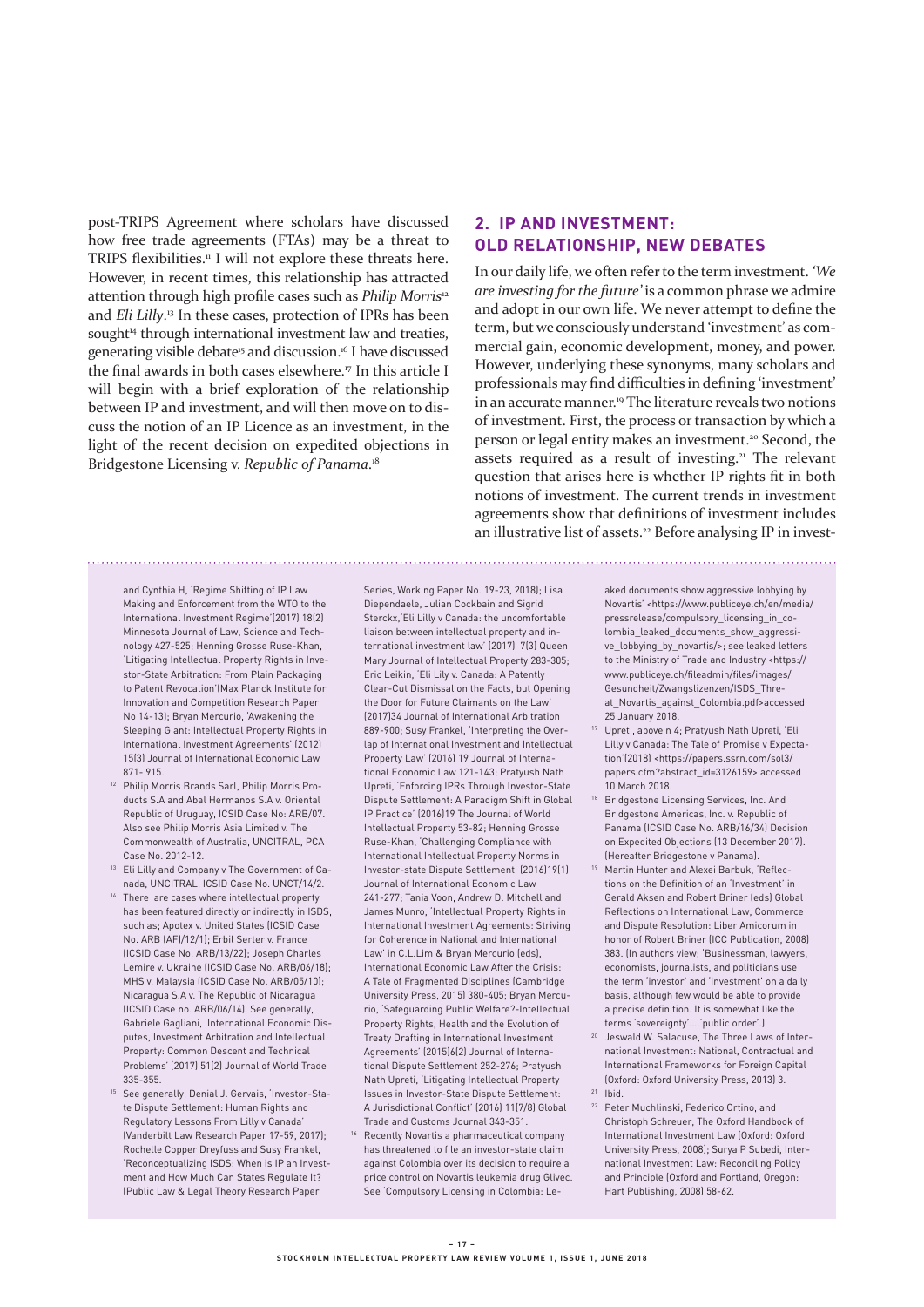ment agreements, I will briefly explore the relationship between IP and Foreign Direct Investment (FDI).

The existing literature generates predictions, questions, and confusion concerning the relationship between IP and FDI.23 The impact of IP on inward investment in a country is a classic research question which has been explored even before the TRIPS Agreement. There are two schools of thought that raise two different questions. First, do stronger IP rights diminish the potential of local firms to imitate and build on the advanced technologies of foreign firms, potentially slowing economic progress?<sup>24</sup> Second, what role do IP rights play in encouraging foreign direct investment?<sup>25</sup> Mostly, literature revolves around these two questions, resulting in diverse findings. However, the lack of conclusive empirical studies has left the question open to discussion. The literature also highlights that the findings may differ amongst jurisdictions. One commentator observes that the empirical evidence based on US data shows a clear positive relationship between a stronger IP environment and investment inflow.26 On the contrary, data from outside the US indicates that stronger patent rights have a negative effect.<sup>27</sup> The lack of conclusive evidence to establish a positive relationship between FDI and IP has resulted in a scenario which I prefer to term the *'investment paradox*<sup>28</sup> which has kept discussions alive between the fields.

## **2.1 Investment: 'Everything under the sun that is made' by the investor**

The first International Investment Agreement (IIAs) between Germany and Pakistan in 1959, had explicitly included 'patents and technical knowledge' in the definition of investment.<sup>29</sup> Similarly, modern IIAs explicitly include IP within the definition of investment. For example, the Australia-India Bilateral Investment Treaty (BIT) defines investment as 'every kind of asset, including intellectual property rights invested by an investor'.<sup>30</sup> Some IIAs explicitly define copyright and related rights, trademarks, geographical indications, industrial designs, patents, layout, designs of integrated circuits, undisclosed information as investments.<sup>31</sup> The specific incorporation of IP under the definition of investment means that IP could be potentially subject to the general guarantee afforded to the investor under BITs. The explicit mention of 'intellectual property rights' (not categorised as patent, design, etc.) may refer to all kinds of IP, even if these are not protected in the host country, as the treaty language shows that it intended to protect current and future investment including IPRs.<sup>32</sup> To avoid unnecessary interpretation, one should be mindful of 'catch all provisions'.<sup>33</sup> There are certain agreements which have adopted an innovative approach in defining investment. For example, the draft Free Trade Area of the Americas (FTAA)<sup>34</sup> states;

*"The term "investment" does not mean real estate or other property, tangible or intangible, nor acquired in the expectation or used for the purpose of economic benefit or other business purposes. The term also does not imply stock or share (portfolio investment) of companies in one Party acquired for speculative purpose and held for a short-term by nationals of the other Party".<sup>35</sup>*

- <sup>23</sup> See generally; Peter Nunnenkamp & Julius Spatz, 'Intellectual Property Rights and Foreign Direct Investment: The Role of Industry and Host-Country Characteristics' (Keil Institute for World Economics, 2003); Carlos A. Primo Braga and Carsten Fink, 'The Relationship Between Intellectual Property Rights and Foreign Direct Investment (1998) 9 Duke Journal of Comparative & International Law 163-187; Keith E. Maskus, 'The Role of Intellectual Property Rights in Encouraging Foreign Direct Investment and Technology Transfer' (1998) 9 Duke Journal of Comparative & International Law 109-161.
- <sup>24</sup> Lee Branstetter, Ray Fisman (et al), 'Does Intellectual Property Right Reform Spur Industrial Development?' (2010) 83 Journal of International Economics 27-36.
- <sup>25</sup> Keith E. Maskus, 'The Role of Intellectual Property Rights in Encouraging Foreign Direct' (1998) 9(109) Duke J. Comp. & Int'l L109-161.
- <sup>26</sup> Lee Branstetter and Kamal Saggi, 'Intellectual Property Rights, Foreign Direct Investment and Industrial Development' (2011)121 The Economic Journal 1164. For more discussion, see Lee. J.Y and Mansfield, E, 'Intellectual property protection and U.S. foreign direct investment' (1996) 78(2) The Review of Economics and Statistics 181-186.
- <sup>27</sup> Ibid, Branstetter and Saggi.
- The metaphor is inspired from Walter W. Powell and Kaisa Snellman 'The Knowledge

Economy' (2004) 30 Annual Review of Sociology 199-220 <http://scholar.harvard.edu/files/ kaisa/files/powell\_snellman.pdf>accessed 4 January 2018

- <sup>29</sup> German-Pakistan BIT, signed 25 November 1959, entered into force 28 Aril 1962-Article 8(1) (a); the term "investment" shall compromise capital brought into the territory of the other Party for investment in various forms in the shape of assets such as foreign exchange, goods, property rights, patents and technical knowledge. <https://treaties.un.org/doc/Publication/UNTS/Volume%20457/volume-457-I-6575-English.pdf>accessed 1 January 2018.
- <sup>30</sup> Agreement Between the Government of Australia and the Government of the Republic of India on the Promotion and Protection of Investments, signed 2 February 1999, entered into force 4 May 2000, terminated 23 Mach 2017-Article 1(c). <http://investmentpolicyhub. unctad.org/Download/TreatyFile/154> accessed 24 December 2017.
- <sup>31</sup> Energy Charter Treaty, 1994- Article 6(d). <<http://www.europarl.europa.eu/meetdocs/2014\_2019/documents/itre/dv/energy\_charter\_/energy\_charter\_en.pdf> accessed 12 January 2018.> Similar definitions have been incorporated in the Australia Hungary BIT, 1991- Article 1(a) (iv) < http://investmentpolicyhub.unctad.org/IIA/treaty/208> accessed 5 January 2018.
- <sup>32</sup> Carlos M. Correa, 'Bilateral Investment

Agreements: Agents of new global standards for the protection of intellectual property rights?'(GRAIN 2004) 8. Also see generally, Carlos Correa and Jorge E. Viñuales, 'Intellectual Property Rights as Protected Investments : How Open are the Gates ?' (2016) 19(1) Journal of International Economic Law 91-120.  $33$  Ibid.

- <sup>34</sup> FTAA is a proposed free trade agreement between the United States and thirty-four countries in North, Central, and South America including the Caribbean. For more discussion see; Jeffrey J. Schott, 'Does the FTAA have a future?' (2005, Institute of International Economics) < https://piie.com/publications/ papers/schott1105.pdf>. Also see D. V. Eugui, 'Regional and bilateral agreements and a TRIPS-plus world: the Free Trade Area of the Americas (FTAA)'(2003) <https://www.wto. org/english/tratop\_e/region\_e/sem\_nov03\_e/ vivas\_eugui\_paper\_e.pdf> accessed 20 November 2017.
- <sup>35</sup> Free Trade Area of the Americas (FTAA) Draft Agreement-Chapter XVII; Investment (FTAA. TNC/w/133/Rev.3 November 21, 2003) http:// www.ftaa-alca.org/FTAADraft03/ChapterX-VII\_e.asp>.
- <sup>36</sup> Treaty between the United States of America and the Republic of Turkey Concerning the Reciprocal Encouragement and Protection of Investments, signed 3 December 1985, entered into force 18 May 1990. < https://2001-2009.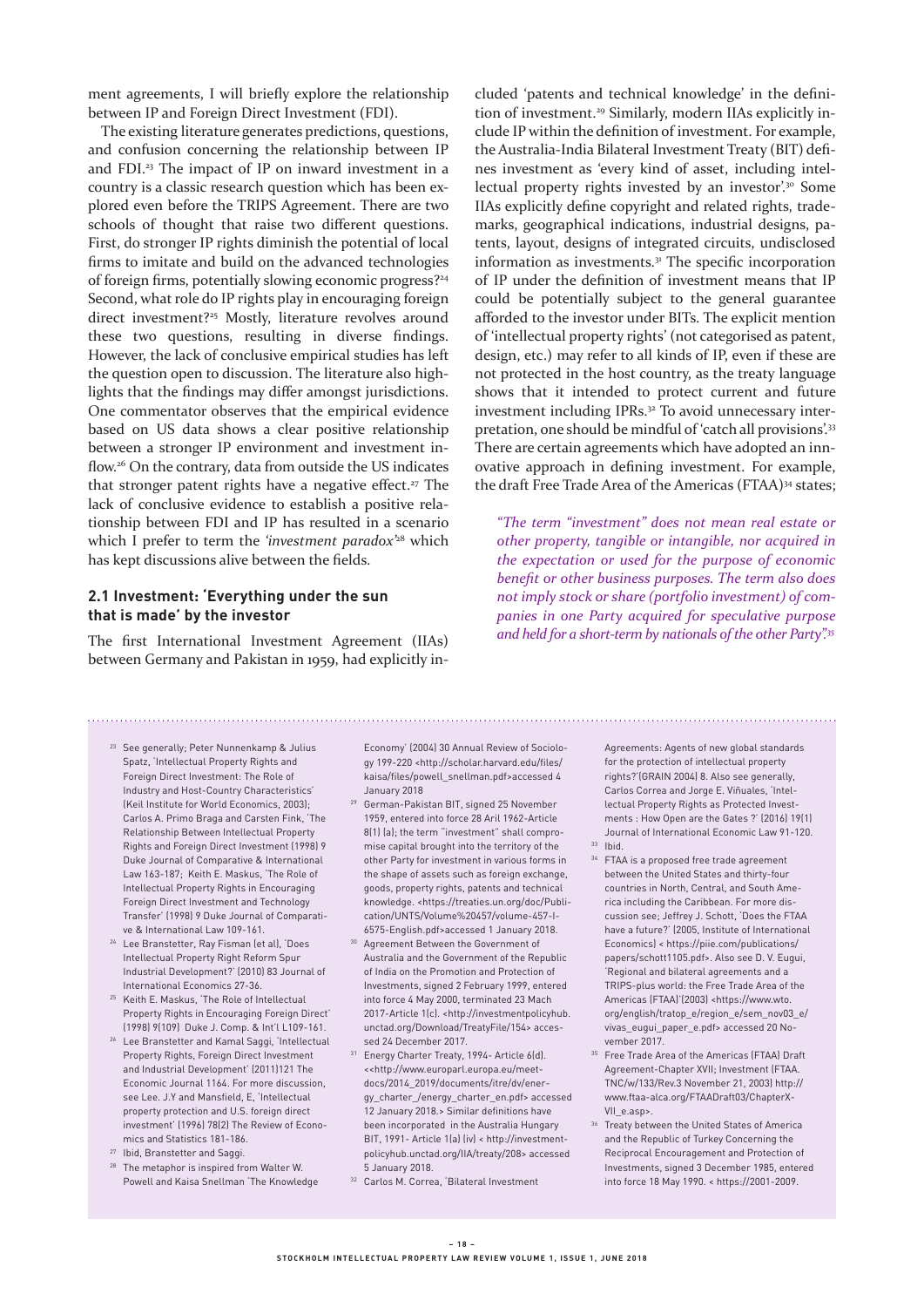In general, a broad definition of IP may provide an advantage to the investor. In some BITs, IP is placed in other categories of definition other than investment. For example, the US-Turkey BIT<sup>36</sup> includes IP in its definition of 'associated activities'.<sup>37</sup> The intention here is to further broaden the concept of investment so as to include all kinds of activities. Interestingly, few BITs define investment to include intellectual property which is not protected in their home state. For instance, the Ethiopia-Israel BIT includes geographical indications and plant-breeders rights.38 At the time of the agreement, Ethiopia did not have a legal framework for plant-breeders rights.39 Moreover, Ethiopia is not a member of World Trade Organization (WTO).40 Certain BITs include "goodwill" under the definition of investment, but there has been debate whether folklore, traditional knowledge, and genetic resources are to be covered under the definition of investment.<sup>41</sup> Interestingly, the US-Jamaica BIT refers to 'patentable inventions'42 rather than the common practice of including 'patent'. This suggests that all patentable inventions (and possibly patent applications) in the host country may amount to investment. Even more broadly, the United States-Mongolia BIT defines IP to include 'inventions in all fields of human endeavour'.<sup>43</sup> Thus, the language used in BITs is so broad that it somehow conveys that *'everything under the sun that is made'*44 by investors is an investment. To conclude, the recently released investment chapter of Comprehensive and Progressive Agreement for Trans-Pacific Partnership (CPTPP) has included a limitation clause in its definition of investment. This

state.gov/documents/organization/43615.pdf> accessed 19 January 2018.

- <sup>37</sup> Ibid, Art. 2(g) defines 'associated activities' as: "include the organization, control, operation, maintenance and disposition of companies, branches, agencies, offices, factories or other facilities for the conduct of business; the making, performance and enforcement of contract; the acquisition, use, protection and disposition of property of all kinds including intellectual property rights ...
- Agreement between the Government of the Federal Democratic Republic of Ethiopia and the Government of the State of Israel for the Reciprocal Promotion and Protection of Investment, signed 26 November, entered into force 22 March 2004-Article 1.1(d) < http:// investmentpolicyhub.unctad.org/Download/ TreatyFile/1167> accessed 20 January 2018.
- <sup>39</sup> Ethiopia-Israel BIT entered into force on 22 March 2004 and the Plant Breeders' Right Proclamation No 481/2006 was effective on 27 February, 2006. <http://www.wipo.int/wipolex/en/text.jsp?file\_id=234325> accessed 10 February 2018.
- <sup>40</sup> Ethiopia applied for accession to the WTO in 2003 but till date it holds an observatory status. https://www.wto.org/english/thewto\_e/ whatis\_e/tif\_e/org6\_e.htm> accessed 10 February 2018.
- <sup>41</sup> Belgium-Luxembourg-India BIT entered into force on 8 January 2001< http://investment-

policyhub.unctad.org/IIA/mappedContent/ treaty/494>

- <sup>42</sup> Treaty Between the United States of America and Jamaica Concerning the Reciprocal Encouragement and Protection of Investment, signed 4 February 1994, entered into force 7 March 1997- Art. 1.1 (a) (iv) < http://investmentpolicyhub.unctad.org/Download/TreatyFile/1726> accessed 2 February 2018.
- <sup>43</sup> The Treaty between the United States of American and Mongolia Concerning the Encouragement and Reciprocal Protection of Investment, signed 6 October 1994, entered into force 4 January 1997.- Article I 1(a) (iv).
- <sup>44</sup> Adopted from Diamond v. Chakrabarty, 447 U.S. 303, 309 (1980).
- <sup>45</sup> Comprehensive and Progressive Agreement for Trans-Pacific Partnership (CPTPP)- Art 9.1 investment < https://www.mfat.govt.nz/ assets/Trans-Pacific-Partnership/Text/9.-Investment-Chapter.pdf> accessed 20 February 2018.

definition includes IPRs, but the insertion of a limitation clause – 'investment does not mean an order or judgment entered in a judicial or administrative action'45 – aims to avoid litigation over judicial decisions in the home state.

The inclusion of IP within the definition of investment is not enough to litigate IPRs in investor-state dispute settlement (ISDS). To bring a dispute to the International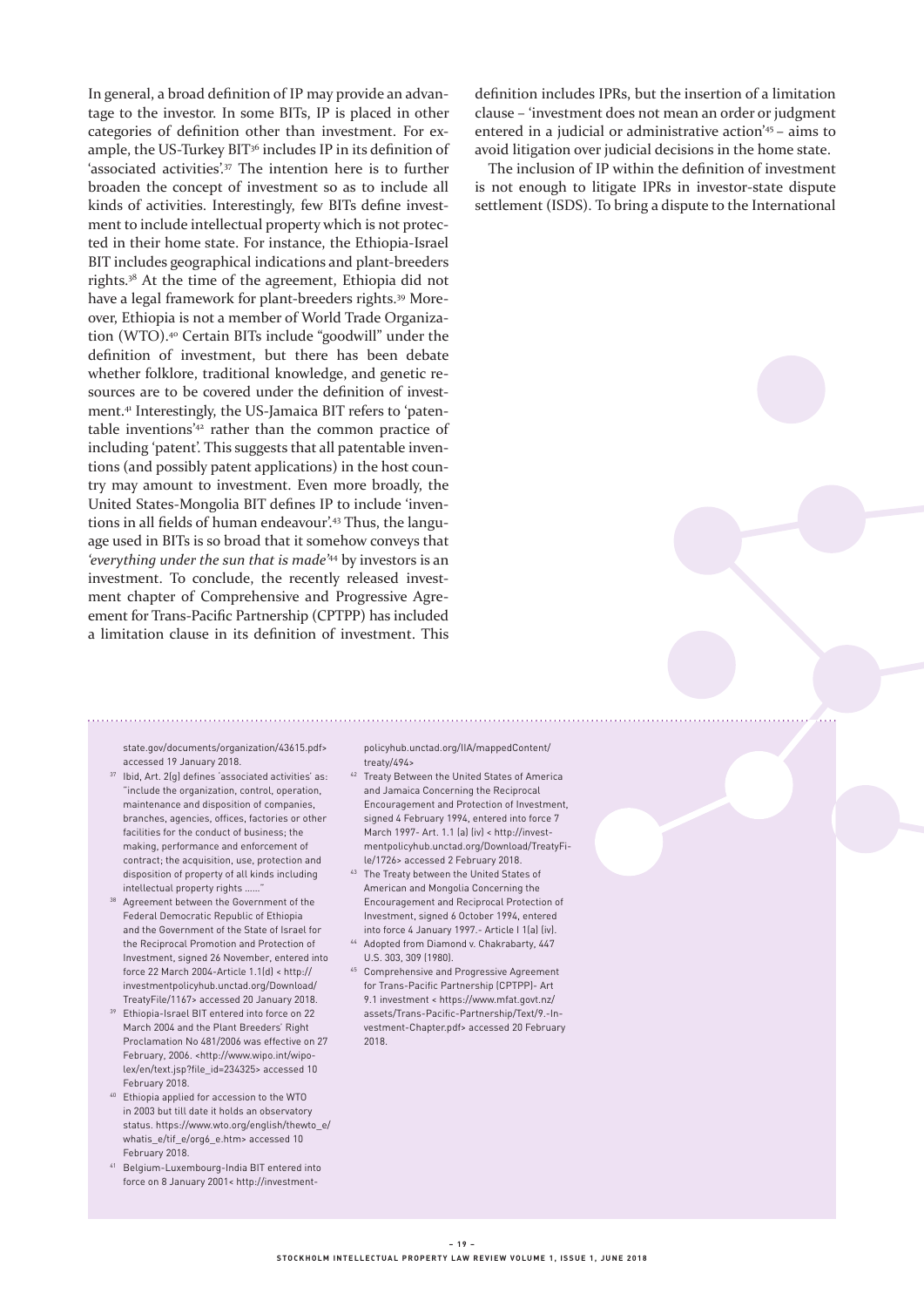Centre for Settlement of Investment Disputes (ICSID),<sup>46</sup> one has to prove that the activities that are the subject of the dispute fulfil the tribunal's criteria of investment. While the drafting history of the ICSID Convention suggests that there were discussions regarding the definition of 'investment', this term remains undefined under the Convention. The initial draft of the Convention shows an intention to put a time limit on the definition of investment. For example; the first draft defines investment as *'any contribution of money or other assets of economic value for an indefinite period*. 47 The idea of a *'time limit'* on investments may be to encourage investment for a long duration. However, such a proposal could disqualify investors investing a huge sum of money for less than five years,48 whereas investors of lesser amounts may have an advantage. After deliberation, an open-ended definition was opted for so as to incorporate all kinds of situations. As one commentator reminds us;

*"the term 'investment is not defined in the Convention. This omission is intentional. To give a comprehensive definition… would have been of limited interest since any such definition would have been too broad to serve a useful purpose or might have arbitrarily limited the scope of the Convention by making it impossible for the parties to refer to the Centre a dispute which would be considered by the parties as a genuine 'investment' dispute though such dispute would not be one of those included in the definition in the Convention".<sup>49</sup>*

The literature also reveals that the inclusion of 'intellectual property' under the definition of investment was opposed by several countries but was incorporated because of its commercial nature.50 As a rule of thumb, the Tribunal assesses a dispute arising out of an investment based on criteria laid down by other tribunals. In general, arbitral tribunals have identified four characteristics of an investment, commonly known as the 'Salini criteria': i) commitment (ii) duration (iii) risk and (iv) contribution to economic development in host state.<sup>51</sup> These characteristics are not always applied simultaneous and arbitral tribunals are reluctant to term the Salini criteria as a conclusive and exhaustive list.<sup>52</sup> For instance, the Tribunal<sup>53</sup> has questioned the criterion of 'contribution to economic development' and found that:

*"the economic development of a host State is one of the proclaimed objectives of the ICSID Convention, this objective is not in and of itself an independent criterion for the definition of an investment. The promotion and protection of investments in host States is expected to contribute to their economic development. Such development is an expected consequence, not a separate requirement, of the investment projects carried out by a number of investors in the aggregate."<sup>54</sup>*

A similar view is taken in Pey Casado v. Chile55, where the Tribunal observed that the economic development of the host state 'must be seen as a consequence, not as a condition of investment by protecting investments […] this does not mean that development of the host state becomes a constitute element of the concept of investment'.<sup>56</sup> It shows that the Tribunals are not willing to strictly adhere to the Salini criteria in determining whether there is an investment. In one case, the Tribunal observed that "there is no basis for a rote, or overly strict, application of Salini criteria in every case. These criteria are not fixed and mandatory as a matter of law. They do not appear in the ICSID Convention".<sup>57</sup> Generally, arbitral tribunals refer to the Salini criteria in determining investment, but several arbitral tribunal decisions suggest some divergence on acceptance of the criteria. However, sometimes the Tribunal directly applies the Salini criteria in determining 'investment' without reflecting the terms of the relevant BITs. The Tribunal in Philip Morris v. Uruguay found the investment under article  $25(1)$  of the ICSID Convention must be analysed with reference to the definition of 'investment' under the BIT without going beyond the outer limit set by the Convention.58 This outer limit refers to:

*"the ordinary meaning to be given to the terms of the treaty in their context and in the light of its object and purpose. The notion covers a wide range of economic operations confirming the broad scope of its application, subject to the possibility for States to restrict the jurisdiction rational material by limiting their consent either in their investment legislation or in the applicable treaty".<sup>59</sup>*

- <sup>46</sup> Article 25(1) of ICSID Convention deals with jurisdiction. It states; 'The jurisdiction of the Centre shall extend to any legal dispute arising directly out of an investment, between a contracting state and a national of another contracting state, which the parties to the dispute consent in writing to submit to the Centre. . .' (emphasis added).
- <sup>47</sup> Hunter and Barbuk, above n 19 at 384.
- <sup>48</sup> Ibid.
- <sup>49</sup> Ibid., at 385. Also see G.R. Delaume, 'Convention on the Settlement of Investment Disputes Between States and Nationals of Other States' (1966) 1(1) Intl Lawyer 70.
- <sup>50</sup> In the context of Multilateral Agreement on Investment (MAI)- See generally, OECD, 'Report

to the Negotiation Group on Intellectual Property', Negotiating Group on the Multilateral Agreement on Investment (MAI) 26 March1997, DAFEE/MAI (97), at no 2.

- 51 Salini Costruttori S.p.A and Italstrade S.p.A. v. Kingdom of Morocco, ICSID Case No ARB/00/4, Decision on Jurisdiction, 23 July 2001. Also see Fedax N.V. v. The Republic of Venezuela, ICSID Case No ARB/96/3, Decision on Jurisdiction, 11 July 1997.
- <sup>52</sup> See generally Upreti, above n 15.
- <sup>53</sup> Saba Fakes v. Republic of Turkey, ICSID Case No. ARB/07/20 (Award) July 14, 2010. For similar discussion see Malaysian Historical Salvors SDN BD v. The Government of Malaysia, ICSID Case No ARB/05/10, Decision on Annulment,
- 16 April 2009.
- <sup>54</sup> Ibid, Saba Fakes v. Republic of Turkey at para 111.
- <sup>55</sup> Victor Pey Casado and President Allende Foundation v. Republic of Chile, ICSID Case No. ARB/98/2 (Award) 8 May 2008.
- <sup>56</sup> Ibid, para 232. Also cited in Malaysian Historical Salvors SDN BHD v. The Government of Malaysia, ICSID Case No. ARB/05/10, Decision on the Application for Annulment, 16 April 2009.
- <sup>57</sup> Ibid at 312.
- <sup>58</sup> Philip Morris Brands, above n12, para 199.
- $59$  Ibid.
- <sup>60</sup> Ibid., para 201.

<sup>61</sup> Ambiente Ufficio S.PA. and others v. The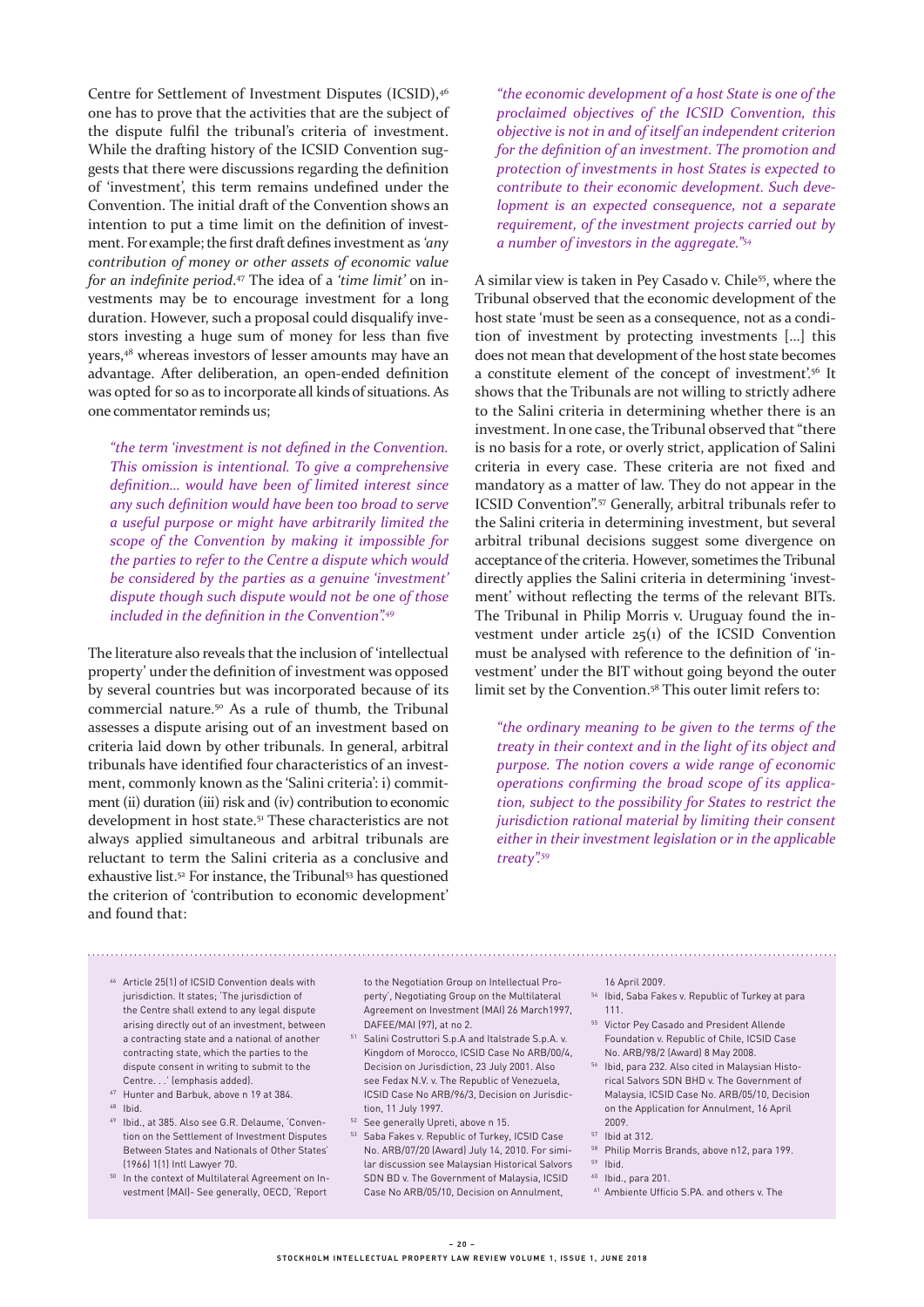Further, the Tribunal did not accept that the Preamble of the ICSID Convention and the BIT make a significant contribution to the meaning and scope of the term investment.<sup>60</sup> There are cases where the Tribunal has found the Salini criteria to be a useful tool to assess investment.<sup>61</sup> Nonetheless, the jurisprudence of arbitral decisions indicates that one may consider the Salini criteria as a guideline but not a rule.<sup>62</sup>

To conclude, in light of the divergence of arbitral decisions and the open-ended definition of investment, it is possible to identify two approaches to interpreting investment. First, the *'jurisdictional approach' can be used* whereby the arbitral tribunal strictly applies all the criteria (such as the Salini criteria) to determine investment.<sup>63</sup> Second, the *'characteristic approach'* follows one of the several criteria to investigate whether given conduct qualifies as an investment.64 The logic behind an open-ended definition may be to attract investment flow and to clarify the scope of protection regarding predictable subject matter.<sup>65</sup> Nonetheless, it is also convenient for an investor to bring a dispute and states, at no cost, could avoid ICSID jurisdiction. Therefore, it may be concluded that case-by-case analysis is the *de facto* rule in determining IP as an investment.

# **3. IP LICENCE AS AN INVESTMENT: BRIDGESTONE V. PANAMA**

*Bridgestone Licensing v. Republic of Panama*<sup>66</sup> is a dispute arising from the United States-Panama Trade Promotion Agreement (TPA).<sup>67</sup> The dispute arose after the Panamanian Supreme Court set aside a decision of the First Superior Court of the First Judicial District, held that the trademark opposition proceedings had been carried out in bad faith, and awarded Bridgestone a penalty of USD 5,000,000 in damage and USD 431,000 in attorney's fees 68 (roughly equivalent to 65% of Bridgestone's annual sale in Panama).<sup>69</sup> BSAM, a subsidiary company of Bridgestone Corporation, initiated arbitration proceedings on the ground that the Supreme Court decision diluted, and 'operates as a *de facto* protectionist device allowing potentially confusingly similar marks' and created difficulties in enforcing, trademarks.<sup>70</sup> The precise grounds for arbitration were that the Supreme Court decision was unjust and arbitrary, violated Panama's obligations under the TPA, expropriated its investment, and violated the requirement of fair and equitable treatment to BSLS's and BSAM's investments.<sup>71</sup> In this article, I will only deal with arguments raised by both parties on questions resulting from the interaction between the IP licence agreement and definition of investment. On 13 December 2017, the decision on expedited objections was out where the Tribunal clarified the question of IP Licence as an investment, but the final award is awaiting. There are other issues besides IP Licence as an investment, which are out of the scope of this article. After briefly providing the background to the case, I will analyse the above question in detail.

#### **3.1 Background to the Case**

Bridgestone Corporation (BSJ), a Japanese company, owns the trademarks 'BRIDGESTONE' and "FIRESTONE", registered in several countries including Panama.<sup>72</sup> BSJ does not itself use and market its trademark but allows subsidiary companies owned by BSJ to use the trademark under licence or sub-licence agreements. Bridgestone Licensing Services, Inc. (BSLS) and Bridgestone American, Inc. (BSAM) are subsidiary companies of the Bridgestone Group registered in the United States.73 The FIRESTONE trademark was assigned to BSLS. On 1 December 2001, BSLS entered into a Licence Agreement with BSAM to use the FIRESTONE trademark registered in South American countries, including Panama, in return for modest royalties paid to BSLS.74 Based on the Licence Agreement BSAM then sub-licenced to another subsidiary, Bridgestone Costa Rica (BSCR), which manufactures tires using the FIRES-TONE trademark for the Panama market. However, no sub-licence agreement was executed between BSAM and BSCR. Additionally, the parent company BSR granted a licence to Bridgestone American Tire Operations, LLC (BATO) to use the 'BRIDGESTONE' trademark in relation to all tire products in the US and elsewhere. Furthermore, a sub-licence agreement was executed between BATO AND BSCR to manufacture tires with the 'BRIDGESTONE' trademark for sale in Costa Rica and worldwide.

According to the Bridgestone group policy, any trademark application with the suffix "stone" should be oppo-

Argentine Republic, ICSID Case No. ARB/08/9, Decision on Jurisdiction, 8 February 2013, para 481.

- <sup>62</sup> Emmanuel Gaillard, 'Identify or Define? Reflections on the Evolution of the Concept of Investment in ICSID Practice' in C. Binder, et al. (eds), International Investment Law for the 21st Century, Essays in Honour of Christoph Schreuer (Oxford: Oxford University Press, 2009) 412-413.
- <sup>63</sup> Lukas Vanhonnaeker, Intellectual Property Rights as Foreign Direct Investments: From Collision to Collaboration (Cheltenham, UK/ Northampton, USA: Edward Elgar Publishing -2016) 26.
- <sup>64</sup> Ibid at 27.
- <sup>65</sup> Karl. P. Sauvant and Federico. Ortino, 'Improving the International Investment Law and Policy Regime: Options for the Future' (Helsinki: Ministry of Foreign Affairs of Finland) <http://ccsi.columbia.edu/ files/2014/03/Improving-The-International-Investment-Law-and-Policy-Regime-Options-for-the-Future-Sept-2013.pdf> accessed 5 November 2017.
- <sup>66</sup> Bridgestone v Panama, above n 18.
- <sup>67</sup> The United States-Panama Trade Promotion Agreement (TPA), signed 28 June 2007, entered into force on October 31, 2012) < https:// ustr.gov/trade-agreements/free-trade-agreements/panama-tpa/final-text>
- <sup>68</sup> Bridgestone v Panama, above n 18, para 58.
- <sup>69</sup> Bridgestone v Panama, above n 18, Request for Arbitration (7 October 2016) para 43.
- <sup>70</sup> Bridgestone v Panama, above n 18, Request for Arbitration (7 October 2016), para 56. ('the decision of the Panamanian Supreme Court operates as a de facto protectionist device, allowing potentially confusingly similar marks to enter into the market because intellectual property rights holder are unwilling to risk significant, apparently, arbitrary, penalties for their good faith use of the legal mechanism intended to preserve those rights'.)
- <sup>71</sup> Bridgestone v Panama, above n 18, para 62.
- <sup>72</sup> Bridgestone v Panama, above n 18, para 50.
- <sup>73</sup> Bridgestone v Panama, above n 18, para 51.
- <sup>74</sup> Bridgestone v Panama, above n 18, para 52.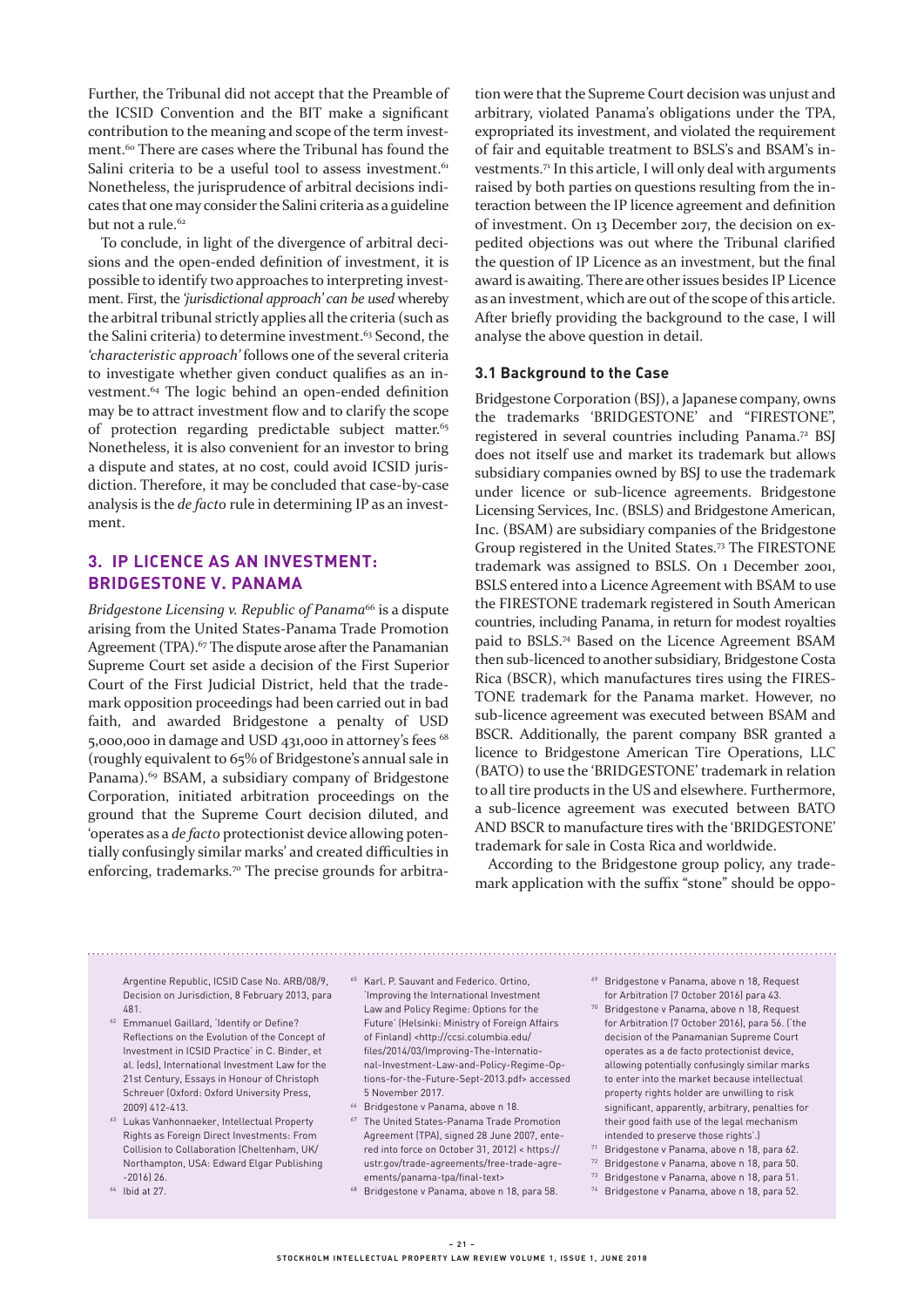sed in their respective jurisdiction.<sup>75</sup> BSJ and BSLS opposed the Muresa Intertrade S.A. (Muresa) trademark application for 'RIVERSTONE' in Panama. Later, the Eighth Civil Circuit Court of the First Judicial Circuit of Panama denied this opposition and a subsequent appeal was withdrawn by BSJ and BSLS.76 However, a year later, Muresa, L.V. International, and Tire Group of Factories Ltd (TGFL) filed a claim seeking damages on the ground that the opposition forced them to stop selling tires for the duration of the opposition proceedings, out of fear that their inventory of Riverstone tires would be seized if the proceedings were not decided in their favour.<sup> $77$ </sup> As a result, they sustained losses exceeding USD5 million. The First Instance and Appeal Court rejected the Muresa and TGFL claim on the basis of lack of evidence establishing a causal link between action and the damage caused.78 On appeal, the Supreme Court of Panama accepted the arguments that the BSJ and BSLS acted recklessly in opposing Muresa's trademark, held that the withdrawal of trademark opposition was evidence of bad faith, and imposed a penalty of USD 5,000,000 in damage and USD 431,000 in attorney's fees.79 BSJ and BSLS paid the penalty and BSAM initiated arbitration proceedings on the grounds that (i) the Supreme Court decision was unjust and arbitrary and violated Panama's obligations under the TPA; and (ii) the decision expropriated its investment and violated the requirement of fair and equitable treatment in regards to BSLS's and BSAM's investment.80

#### **3.2 IP Licence as an Investment**

This case revolved around the question: *does an IP Licence Agreement with a revenue sharing model qualify as an investment?*

Based on the TPA, Panama questioned the nature of BSAM's transactions, arguing that the Licence Agreement, with its revenue sharing model, are forms that an investment take place pursuant to the TPA rather a substance that constitutes investment, $81$  and such forms of investment do not constitute investment under the definition of the TPA. According to Article 10.29(f) of the TPA, 'investment' is defined as follows:

*"Investment means every asset that an investor owns or controls, directly or indirectly, that has the characteristics of an investment, including such characteristics as the commitment of Capital or other resources, the expectation of gain or profit, or the assumption of risk. Forms that an investment may take include…. intellectual property rights".*

Panama argued that the Licence Agreement is not an investment on the ground that it is not an 'asset in Panama, rather a limited and non-exclusive 'right to use' a Panamanian trademark'82 and, even if it is considered an asset, it is neither owned nor controlled by BSAM. Interestingly, in spite of IPRs being included in the definition of investment under the TPA, Panama questioned whether the Licence Agreement, which allowed the use of FIRESTONE and BRIDGESTONE trademarks was an investment. According to Panama, the first question is whether the act comes within the definition of investment. The second question is whether IP rights are an investment. $83$  This distinction was made based on the fact that the definition of investment under TPA includes other elements which need to be satisfied beforehand. To elaborate this, Panama claimed that the right to use a Panamanian trademark on tires does not amount to an investment on the ground that 'if sales are not investments, the right to conduct sales is not one either'.84 As Panama argues, the definition of investment under the TPA requires more than the mere existence of IPRs. In other words, it must be proved that the conduct is an asset which is owned and controlled directly or indirectly by BSAM.<sup>85</sup>

It is interesting to note that Panama makes a distinction between asset and IPRs.<sup>86</sup> Panama defines an asset as:

## *"an item of property owned by a person or company, regarded as having value and available to meet debts, commitments or legacies."<sup>87</sup>*

Based on the above definition, Panama argues that BSAM's does not have a legitimate right because there is no evidence to show that it holds ownership of trade-

- <sup>75</sup> Bridgestone v Panama, above n 18, para 55. <sup>76</sup> Bridgestone v Panama, above n 18, para 26,
- 56.
- <sup>77</sup> Bridgestone v Panama, above n 18, Request for Arbitration, para 29.
- <sup>78</sup> Bridgestone v Panama, above n 18, Request for Arbitration, para 32-36.
- <sup>79</sup> Bridgestone v Panama, above n 18, Request for Arbitration, para 41.
- 80 Bridgestone v Panama, above n 18 para 62.
- 81 Bridgestone v Panama, above n 18, para 125.
- 82 Bridgestone v Panama, above n 18, para 127.
- 83 Bridgestone v Panama, above n 18, para 131
- 84 Bridgestone v Panama, above n 18, para132.
- 85 Bridgestone v Panama, above n 18, para132.

86 Bridgestone v Panama, above n 18, para 132-133.

- 87 Bridgestone v Panama, above n 18, para133.
- 88 Bridgestone v Panama, above n 18, para 133.
- 89 Bridgestone v Panama, above n 18, Para 133.
- Bridgestone v Panama, above n 18, para 135.
- <sup>91</sup> Bridgestone v Panama, above n 18, para136- 137.
- <sup>92</sup> Bridgestone v Panama, above n 18, para 138.
- 
- <sup>93</sup> Bridgestone v Panama, above n 18, para 138.<br><sup>94</sup> Bridgestone v Panama, above n 18, para 142. Bridgestone v Panama, above n 18, para 142.
- <sup>95</sup> Bridgestone v Panama, above n 18, para 143.
- <sup>96</sup> Ibid.
	- $97$  Ibid.
		- <sup>98</sup> Ibid.
- 99 Bridgestone v Panama, above n 18, para 145. <sup>100</sup> Ibid.
- 
- <sup>101</sup> Bridgestone v Panama, above n 18, para 148. <sup>102</sup> Bridgestone v Panama, above n 18, para 149.
- $103$  Ibid.
- <sup>104</sup> The United States-Panama Trade Promotion Agreement (TPA)-Art 10.29(g)- 'Investment means every assets that investor…….licenses, authorizations, permits, and similar rights conferred pursuant to domestic law'.
- <sup>105</sup> Bridgestone v Panama, above n 18, para150. <sup>106</sup> Ibid.
- **22 –** STOCKHOLM INTELLECTUAL PROPERTY LAW REVIEW VOLUME 1, ISSUE 1, JUNE 2018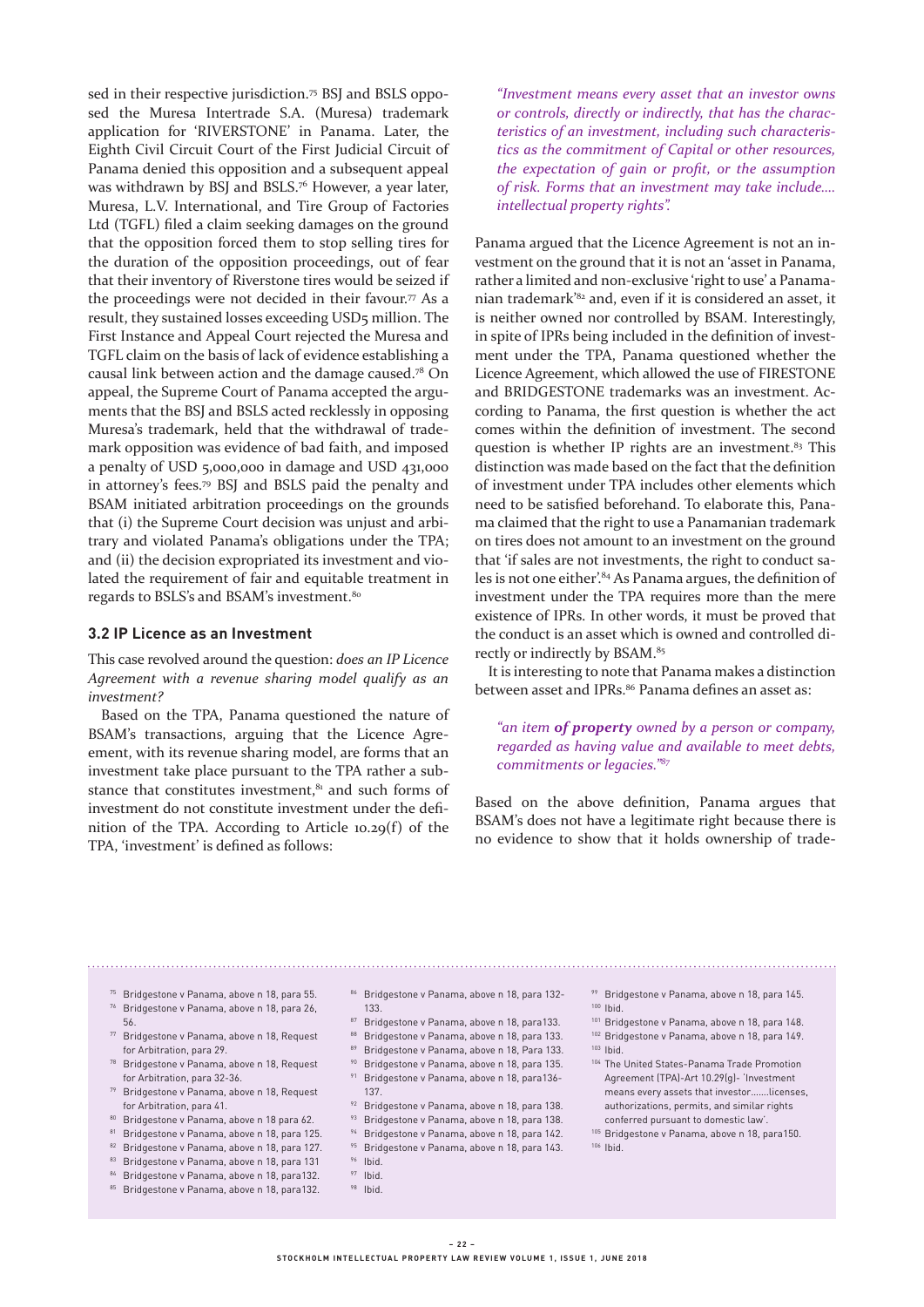marks, not qualifying as property under Panamanian law.88 Therefore, the inability of BSAM to assign the licence without the permission of licensor fails to fulfil the second elements of assets: availability to meet debts.<sup>89</sup>

On the other hand, BSAM contends that its core investment is its BRIDGESTONE and FIRESTONE trademarks licence, which allowed BSAM to use, manufacture, sell, and distribute.<sup>90</sup> Therefore, this qualifies as an investment under the TPA and Article 25(1) of the ICSID Convention. Citing previous arbitral decision, BSAM advised the Tribunal that the definition of investment under the TPA and the ICSID Convention should be understood together to give a broad meaning to the definition of investment.<sup>91</sup> BSAM highlighted that the right to royalty payments and trademarks fall within the ordinary meaning of Article 25.92 BSAM concluded that their IP rights and licence with a revenue sharing model fell within the definition of an investment.93 Further, BSAM contended that the Licence Agreement provides a right to use the marks and to 'undertake all of its activities in Panama - the sale and distribution of tire bearing the BRIDGESTONE mark'94 which, it was argued, is enough to establish an IP investment in Panama. Furthermore, BSAM clarified that the TPA does not require that the IP is subject to domestic law to qualify as an investment, rather this limitation applies to licences under Article 10.29 $(g)$  of the TPA. Therefore, these rights are assets in Panama which have the characteristics of an investment. In order to establish characteristics of investment BSAM's identified the following points:

- 1. BSAM's activities of hiring, monitoring sales, and marketing in Panama reflect a commitment of 'some economic value'. Similarly, a commitment to capital is obtained through IPRs and, as BSAM highlighted, the trademarks are 'the brands that BSAM is spending capital to use and market'.95
- 2. The Licence Agreement gave BSAM the right to sell tires in Panama, and to enter into a franchise agreement, reflecting an intention to earn money in Panama.96
- 3. The Supreme Court decision results in dilution of the value of the trademark, hindering sales and profit, and giving rise to 'payment risk' from customers and distributors.97
- 4. The use of the BRIDGESTONE and FIRESTONE trademarks through a Licence Agreement since 2001 is evidence of duration of investment.98

BSAM rejected Panama's argument that BSAM transactions were simply cross-border sales. BSAM accepted that cross-border sales per se cannot be an investment but argued that they could be part of the activities of an investor.99 In the words of BSAM, 'cross border sales are part of the activities in Panama in which BSAM is engaged on the basis of its intellectual property investment'.<sup>100</sup> Similarly, BSAM asserted that the BRIDGESTONE and FIRESTONE trademark licences were assets because the licencee derives its right over Panamanian IPRs rights from the Licence Agreement.101 In order to assert its control over the IP investment, the BSAM drew the Tribunal's attention to the fact that the Licence Agreement gave BSAM control over the



manner in which the trademark could be used, marketed, and sub-licenced, and used to exercise quality control over the product. Further, BSAM clarified that the consent of the trademark holder to transfer BSAM's right cannot be treated as a loss of control or ownership. On the question of assets, BSAM contended that the criteria to determine assets depends on whether it can be sold.102 To illustrate this point, BSAM argued that the value of the licence allowed BSAM to generate revenue, and that the licence could be converted to cash or assigned for consideration, including through monetary transactions.<sup>103</sup>

It is interesting to note that Panama distinguished between the existence of IPRs and the right to use the trademarks. The rationale for such distinction was made in reference to the text of TPA. According to Panama, Article 10.29(f) refers to 'intellectual property rights' which are different from the right to use the trademark. Their argument was based on the premise that trademarks, as intellectual property rights, are investments under Article  $10.29(f)$ , and the right to use the trademark, provided by the Licence Agreement, derives from the 'licence' clause of Article 10.29(g).<sup>104</sup> In making this distinction, Panama asserted that the Trademark Licence Agreement fell under the category of 'licence' and should therefore be assessed as an investment, as opposed to the trademark being assessed as an IP investment.

This argument was supported by showing that the Licence Agreement was not governed by US Law and that the claimant to the dispute is not the owner of the trademark. The distinction between the IPRs as such and the right to use IPRs, it was argued, establishes that the purported investment lacks the necessary characteristics of an investment. In addition, Panama argued that the claimant was not entitled to use the 'goodwill' of the brand because goodwill derives from IPRs which, in this case, the claimant did not possess.<sup>105</sup> BSAM clarified this point by comparing its licensing agreement with oil exploration and production licences where the licencee does not own the concession area but are entitled to explore and produce in that area in accordance with the Licence.<sup>106</sup>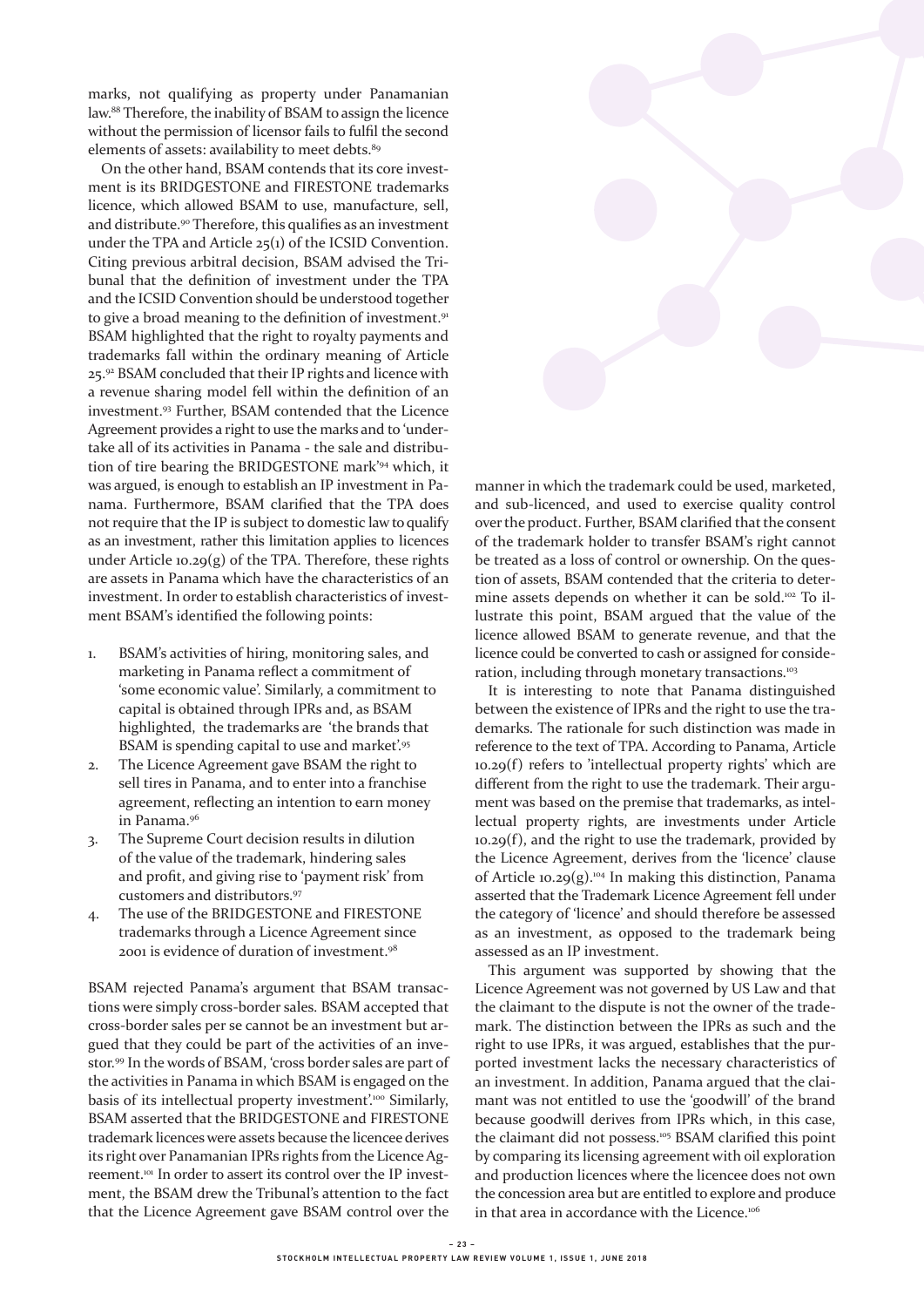

**3.2.1 When does a trademark qualify as an investment?** The question before the Tribunal was whether a licence to use the relevant trademark satisfies the definition of investment under the TPA and the ICSID Convention. In order to answer this, the Tribunal sought to establish when a trademark qualifies as an investment. First, the Tribunal analysed the functions of trademarks and acknowledged that past arbitral tribunals have not discussed this question:

*"Nor has this Tribunal been referred to any other decision that considers the circumstances in which a trademark can constitute an investment when it is unaccompanied by other forms of investment such as the acquisition of shares in a company incorporated under the law of the host State, the acquisition of real property, or the acquisition of other assets commonly associated with the establishment of an investment".<sup>107</sup>*

To elaborate, two sub-questions were raised. First, does the mere registration of trademarks in a country qualify as an investment? Second, can exploitation of trademarks in a country be treated as a prerequisite to qualify as an investment?

Answering the first question, the Tribunal held that mere registration does not amount to or have the characteristics of investment because registration only gives a negative right to exclude others from use of the trademark. Therefore, it cannot be termed as an investment or have the characteristics of investment. The Tribunal writes:

*"The effect of registration of a trademark is negative. It prevents competitors from using that trademark on their products. It confers no benefit on the country where the registration takes place, nor, of itself, does it create any expectation of profit for the owner of the trademark. No doubt for these reasons the laws of most countries, including Panama, do not permit a trademark to remain on the register indefinitely if it is not being used".<sup>108</sup>*

Answering the second question, the Tribunal confirmed that exploitation of a registered trademark may amount

to an investment or have the characteristics of investment. According to the Tribunal, exploitation of a trademark requires manufacture, promotion, sales, marketing of goods that bear the mark, after-sale servicing, and guarantees.109 To achieve this requires resources. Therefore, such exploitation might result in some benefit to the home states. To establish this point, the Tribunal cited the Philip Morris v. Uruguay case as an example of where 'the activities that included marketing the cigarettes under the trademark constituted a qualifying investment'.<sup>110</sup> The Tribunal elaborated that exploitation can be achieved by trademark owners or through franchise agreements which give 'exploitation rights' to the licencee for its own benefit.<sup>111</sup> The Tribunal also acknowledged the fact that, in some cases, qualified investment can be determined from interrelated activities. According to the Tribunal, 'interrelated activities' include selling products bearing the trademark. The Tribunal disagreed with Panama's argument that 'an interrelated series of activities, built round the asset of a registered trademark, that do have the characteristics of an investment does not qualify as such simply because the object of the exercise is the promotion and sale of marked goods',<sup>112</sup> and instead ruled that if Panama's argument was to be accepted, this would result in a preference of form over substance. Thus, the Tribunal concluded that, if the licencee can exploit the licence in the same way manner as a trademark, this would be sufficient to consider it an investment.<sup>113</sup>

#### **3.2.2 IP-driven contractual rights as assets**

The BSAM Trademark Licence Agreement shows that the use of the licence is subject to approval by BSLS, and that BSLS retains all rights, title and interest in respect of the trademarks and goods associated with the mark.114 Based on these two clauses, Panama argued that the restrictive nature of the licence cannot be described as an IPR, or license, or asset, as BSAM does not own or control the rights.

The Tribunal did not accept this argument, concluding that BSAM's exclusive right to use the mark meant that the 'goodwill' remained attached to the mark, and the question regarding the title of goodwill was therefore immaterial.<sup>115</sup> The Tribunal identified two important points from the Licence Agreement. First, BSAM is not granted any interest in the FIRESTONE mark. Second, BSAM possesses contractual rights to use the mark.<sup>116</sup> However, the questions before the Tribunal were whether a contractual right can be described as an 'asset' and, if so, does a contractual right under the Licence Agreement make BSAM the owner of that asset?

In the view of the Tribunal, both questions should be analysed based on the 'effect under the law of Panama of the FIRESTONE Trademark Licence'.<sup>117</sup> Based on the expert witness and cross examination, the Tribunal concluded that, under Panama's trademark law, the registered trademark constitutes intellectual property and the Licensor is allowed to pass its right to use its trademark to the licencee.118 In the Tribunal's view, this is enough to conclude that the Licence Agreement grants IPRs under Panama's trademark law. The Tribunal stated as follows: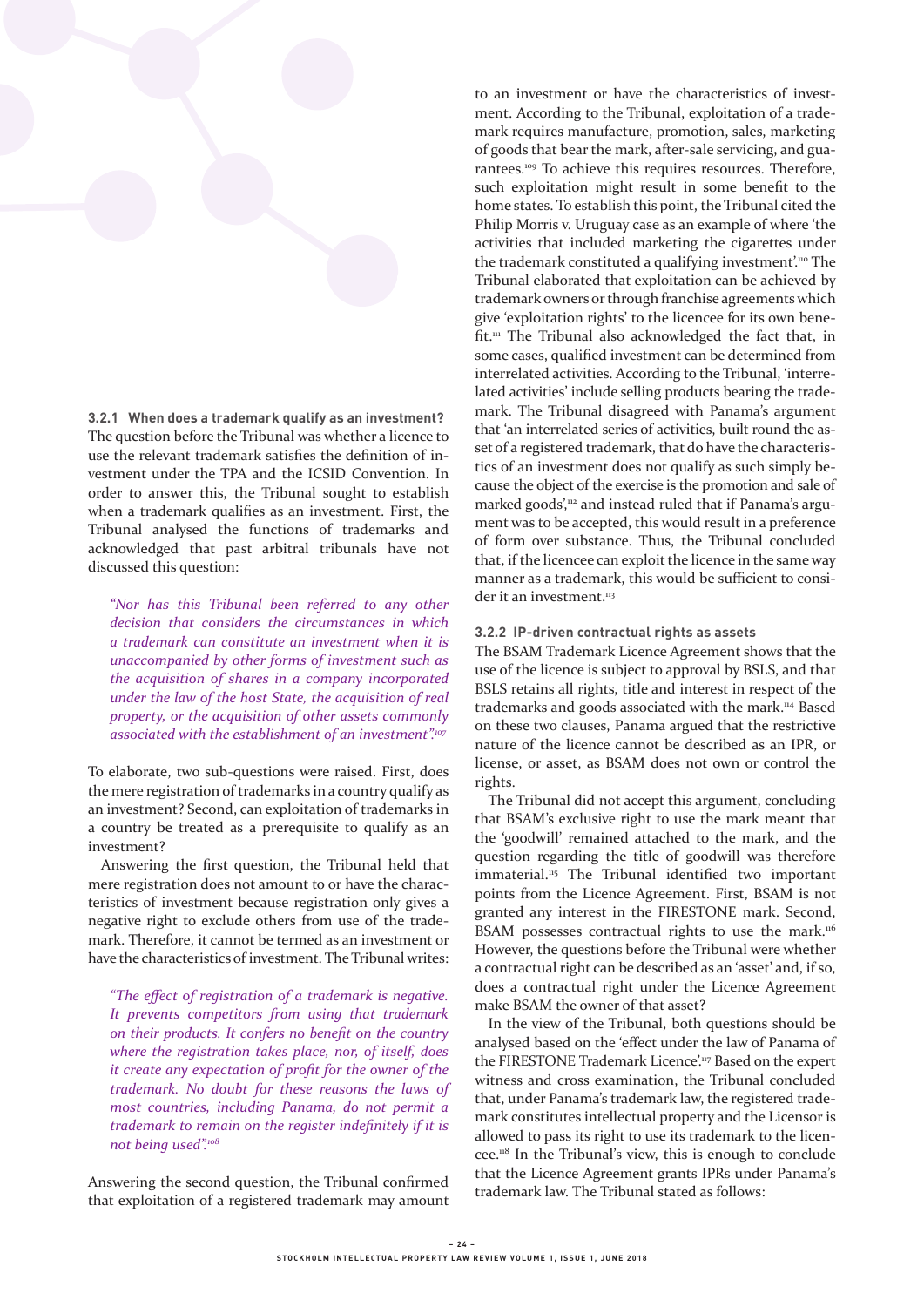*"if the owner licences the use of the trademark, the licence constitutes an intellectual property right. The owner of the trademark has to use the trademark to keep it alive, but use by the licencee counts as use by the owner. The licencee cannot take proceedings to enforce the trademark without the participation of the owner….".<sup>119</sup>*

Regarding the question of contractual rights. The Tribunal didn't accept Panama's argument that inability to transfer or assign without the consent of licensor has hindered to treat such contractual rights as an asset. Similarly, on Panama's argument of lack of ownership and control, the Tribunal writes that 'it is axiomatic that a licence must be obtained from the licensor, but that does not mean that the licencee does not own the licence'.120 Also, the Tribunal acknowledged the fact that BSJ and BSLS as owners of BRIDGESTONE and FIRESTONE trademarks have passed their rights through the Licence Agreement to BSCR which allows exploiting rights. In the Tribunal's view, allowing the use of the trademark to BATO was an example of such exploitation. Thus, the Tribunal concludes that activities of BSCR to exploit the trademark together with the right under which they are entitled to do had the characteristic of investments.<sup>121</sup> In the tribunal's words:

*"Where the owner of a trademark licences its use to a licencee, it is necessary to distinguish carefully between the interest of the owner and the interest of the licencee, each of which may be capable of constituting an investment. If the owner does no more than grant a licence of the trademark, in consideration of the payment of royalties by the licencee, the value of the trademark to the owner will reflect the amount of royalties received, while the value of the licence to the licencee will reflect the fruits of the exploitation of the trademark, out of which the royalties are paid". <sup>122</sup>*

**3.2.3 Article 25 of ICSID Convention: Immediate cause and effect** According to Article 25(1) of ICSID Convention;

*'The Jurisdiction of the Centre shall extend to any legal dispute arising directly out of an investment, between a contracting state and a national of another contracting state, which the parties to the dispute consent in writing to submit to the Centre." (emphasis added)*

The issue before the Tribunal was whether the dispute to the present case arose directly out of an investment. It is important to note that the dispute before the Tribunal was brought by BSAM, not by BSJ or BSLS who were handed a penalty by the Panamanian Supreme Court. Based on this fact and the previous tribunal decision in the case *Metalpar*, 123 Panama argued that there is no "immediate cause and effect" or "causal link" between Panama's actions and injury to BSAM's alleged investment.124 In establishing this, Panama raised three points. First, BSAM was not party to the Panamanian court proceedings.<sup>125</sup> Second, BSAM did not pay the penalty imposed by the Panamanian Supreme Court.126 Third, BSAM did not own either trademark in question and were entitled only to the use, sale, marketing, or distribution of the trademark, activities that were unaffected by the Supreme Court decision.<sup>127</sup>

On the other hand, BSAM argued that the decision of the Supreme Court affected them in three ways. First, IPRs under the Trademark Licences were diluted as a result of the Supreme Court decision, and the decision 'made it much more costly for BSAM to maintain its investment in Panama and other regions'.<sup>128</sup> Second, BSAM argued that the decision was likely to encourage trademark applications which are similar or confusingly similar to BSAM trademark.<sup>129</sup> Third, BSAM argued that the decision resulted in a loss of market share, and that this may 'establish a precedent' that it is 'likely' to be followed within and outside of Panama.<sup>130</sup> BSAM emphasised its loss by arguing that royalties paid to the licensor were dependent on the sales, manufacture, and use of the trademark.131 In fact, BSAM claimed that it has suffered the majority of the loss arising from 'the value of its assets' being 'directly contingent on the value of the trademarks to which those assets relate'.<sup>132</sup> In this way, BSAM highlighted that there was an *"immediate cause and effect"* between the actions of the host state and its effect on BSAM investment. However, BSAM did not demonstrate loss through evidence but submitted that its factual allegations were sufficient.<sup>133</sup>

The Tribunal observed that both owners BSLS and BSJ and licencee BSAM benefitted from the exploitation of the trademarks. The owner's interest was in royalties, whereas the licencee benefited from exploitation of the trademarks. In the tribunal's view, both licencee and licensor work mutually, the owner relies on the licencee to

- 
- <sup>107</sup> Bridgestone v Panama, above n 18, para 166.
- <sup>108</sup> Bridgestone v Panama, above n 18, para 171.
- <sup>109</sup> Bridgestone v Panama, above n 18, para 172.
- <sup>110</sup> Ibid.
- <sup>111</sup> Bridgestone v Panama, above n 18, para 173.
- <sup>112</sup> Bridgestone v Panama, above n 18, para 176.
- <sup>113</sup> Bridgestone v Panama, above n 18, para 180.
- <sup>114</sup> Bridgestone v Panama, above n 18, para 183.
- <sup>115</sup> Bridgestone v Panama, above n 18, para 184.
- <sup>116</sup> Bridgestone v Panama, above n 18, para 186.
- <sup>117</sup> Ibid.
- <sup>118</sup> Bridgestone v Panama, above n 18, para 195. <sup>119</sup> Bridgestone v Panama, above n 18, para 195.
- <sup>120</sup> Bridgestone v Panama, above n 18, para 197.
- <sup>121</sup> Bridgestone v Panama, above n 18, para 217.
- 
- <sup>122</sup> Bridgestone v Panama, above n 18, para 219.
- <sup>123</sup> Metalpar S.A and Buen Aire S.A. v. Argentine Republic, ICSDI Case No. ARB/03/5, Decision on Jurisdiction (27 April 2006)
- <sup>124</sup> Bridgestone v Panama, above n 18, para 223.
- <sup>125</sup> Bridgestone v Panama, above n 18, para 225.
- <sup>126</sup> Ibid.
- <sup>128</sup> Bridgestone v Panama, above n 18, para 229.
- <sup>129</sup> Bridgestone v Panama, above n 18, para 230.
- <sup>130</sup> Ibid. <sup>131</sup> Bridgestone v Panama, above n 18, para 232.
	- - <sup>132</sup> Ibid. <sup>133</sup> Bridgestone v Panama, above n 18, para 233.
- **25 –** STOCKHOLM INTELLECTUAL PROPERTY LAW REVIEW VOLUME 1, ISSUE 1, JUNE 2018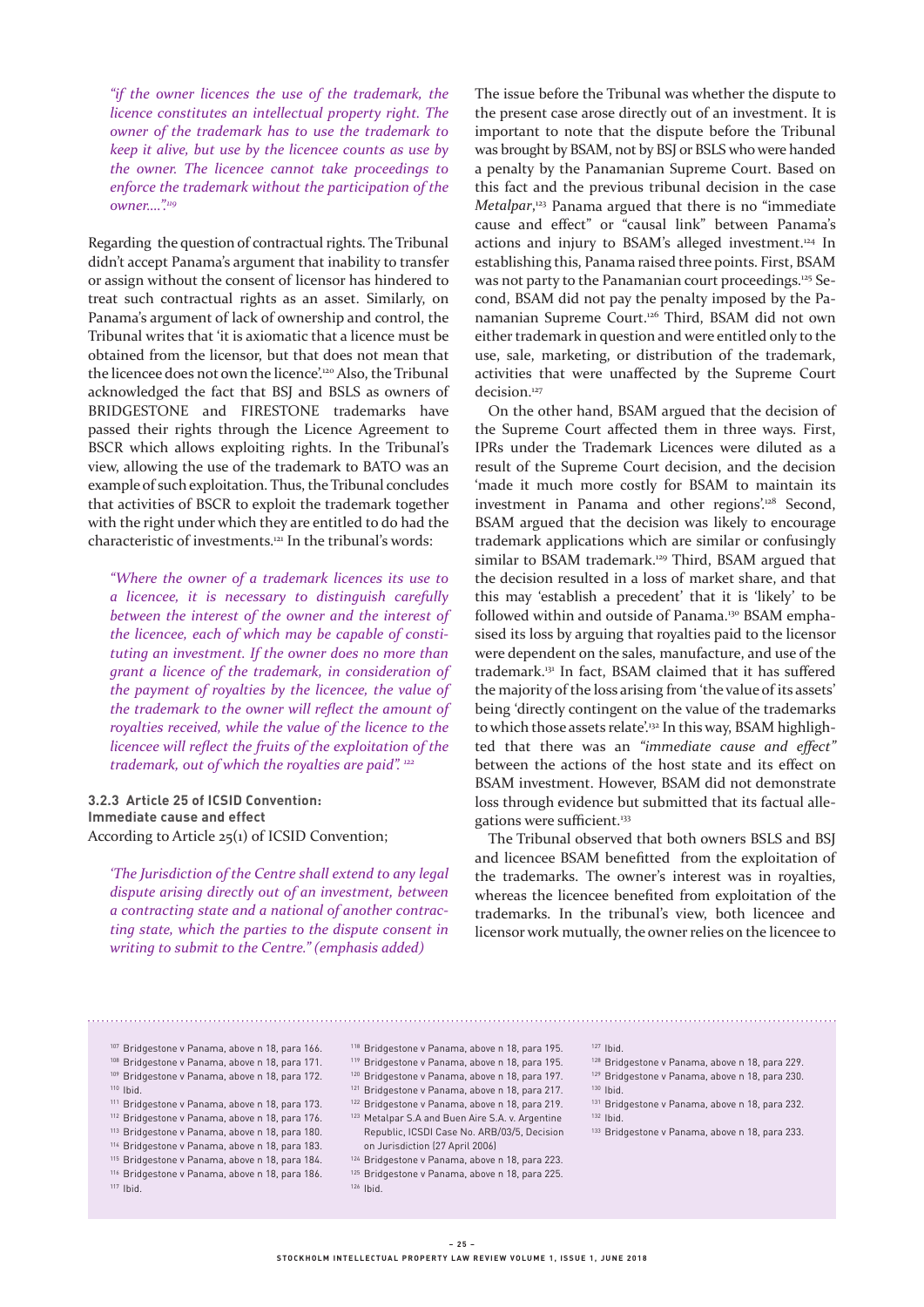protect the trademark and its interest and vice versa.134 Additionally, the Tribunal took into account expert opinions that, under the Panamanian law, the licencee could join the licensor in trademark opposition proceedings. The Tribunal was satisfied with the fact that the Supreme Court decision may have a chilling effect, making the trademark more expensive to enforce, less attractive and less valuable, resulting in diminished goodwill.<sup>135</sup> Therefore, the Tribunal concluded that the dispute arose out of the investment, but that there was no *'immediate cause-and effect relationship'* between the Supreme Court decision and effects of the investment outside Panama.<sup>136</sup>

#### **4. CONCLUDING THOUGHTS**

This case is the first instance of an IP Licence Agreement being subject to an arbitral tribunal. However, this should come as no surprise. Since the prior cases of *Philip Morris*  and *Eli Lilly*, scholars have speculated on disputes concerning IP related transactions coming before an arbitral tribunal. Considering the territorial nature of IPRs, the possibility of catch 22 situations arises. For example, does the mere registration of IPRs qualify as an investment? To some extent, this case offers clarification to this question. The Tribunal has explicitly emphasized that the mere registration of a trademark in a country does not amount to or have the characteristics of an investment. To be an investment or have the characteristics of an investment, exploitation of the trademark is essential, however the Tribunal does not explicitly reveal the extent of exploitation necessary. The reference to exploitation of the trademark in relation to the economic welfare of the host country shows that exploitation should be apparent and measurable. Given the use of the term 'licence' alongside 'intellectual property rights' in defining investments in recent IIAs,

this clarification may be necessary.137 However, the problem lies in the fact that how arbitral tribunal is willing to consider activities of parent companies in relation to the interrelated business transaction in determining investment in host state where the subsidiary companies operate.138 It is debatable whether the arbitral tribunal should or to what extent should it consider activities of parent companies in determining the investment in the host state.

It is notable that the *Bridgestone* case is related to trademarks and, in most jurisdictions, domestic trademark law requires a mark to be in use in the market in order for protection to be sought. Additionally, investment is one of the functions of trademarks in some national jurisdictions.139 In contrast, only a few countries have a working requirement for patents.<sup>140</sup> In light of the on Bridgestone v Panama case, one may argue that, in order to bring proceedings regarding a patent, the patent should first be exploited in the host country. According to the Tribunal, exploitation requires manufacture, promotion, sales, marketing, etc. Following this logic, compulsory licensing of patents based on the working requirement would not amount to expropriation<sup>141</sup> because it will not satisfy investment requirement. On the other hand, entities such as universities, research firms, etc. simply hold patents either through purchase or initial grant without commercializing the patent. The sources of income of such entities is mostly through royalty earned by licensing.142 In such cases, will arbitral tribunal considers it as exploitation? These are the questions which may open the door for future potential claims. However, this debate is beyond the scope of this paper.

The final award of the case being awaited, it will be interesting to see how the Tribunal addresses the issues of expropriation and fair and equitable treatment (FET).

- <sup>134</sup> Bridgestone v Panama, above n 18, para 242.
- 135 Bridgestone v Panama, above n 18, para 244.
- <sup>136</sup> Bridgestone v Panama, above n 18, para 247.
- 137 See Agreement Between Japan and the Republic of Indonesia for an Economic Partnership, entered into force 1 July 2008- Art 58(f) (vii) < http://www.mofa.go.jp/region/ asia-paci/indonesia/epa0708/agreement.pdf> accessed 1 April 2018.
- <sup>138</sup> Bridgestone v Panama, above n 18, para 161. ([in] principle, when considering whether an investment is owned or controlled by a claimant in a chain of companies the corporate veil is withdrawn when looking down the chain from the claimant, but the fact that all the benefits of the investment may ultimately pass up the chain to the parent is ignored. It is perfectly legitimate for a group of companies so to structure their inter-relationship as to gain the benefit of international investment treaties….. )
- 139 See L'Oréal SA v. Bellure NV(C-487/07).
- <sup>140</sup> For example, India and Brazil have working requirement provisions in Patent Laws. The working requirement in TRIPS is controversial. For more discussion on working requirement under TRIPS. See generally, Paul Champ and Amir Attaran, 'Patent Rights and Local

Working Under the WTO TRIPS Agreement: An Analysis of the U.S.-Brazil Patent Dispute' (2002) 27(2)Yale Journal of International Law 365-393; Thaddeus Manu, 'The Complexity of Using the Patent Standards Under TRIPS for the Promotion of Domestic Industrial Development in Developing Countries in the Absence of Local Working Requirements: Rethinking the Role of the World Intellectual Property Organization in Intellectual Property Standard-Setting'(2017) 51(3) Journal of World Trade 517-538; Marketa Trimble, 'Patent Working Requirements: Historical and Comparative Perspectives' (2016) 6 UC Irvine Law Review 483-508 Thomas Cottier, Shaheeza Lalani and Michelangelo Temmermanm, 'Use It or Lose It? Assessing the Compatibility of the Working Requirements in the Paris Convention & TRIPS' (Working Paper No 12/11,NCCR Trade Regulation).

<sup>141</sup> For discussion relating to possibilities of litigating compulsory licence in ISDS. see generally- Peter B. Rutledge, 'TRIPS and BITs: An Essay on Compulsory Licences, Expropriation, and International Arbitration' (2012) 13 North Carolina Journal of Law & Technology 149-164; Christopher Gibson, 'A Look at the Compulsory Licence in Investment Arbitration: The Case of Indirect Expropriation' (2010) 25(3) American University International Law Review 357-422.

- <sup>142</sup> These entities are referred to as Non-Practicing Entity (NPE). For more discussion on NPE; See Jae-il Park, 'Non-practicing Entities (NPEs) and Patent Remedies for Future Infringement'(2013) <http://eprints.nottingham. ac.uk/13146/1/phd\_2013\_Jaeil\_Park.pdf> accessed 16 May 2018. (Park defines NPE 'as a patent owner who hold patents either through initial grants to themselves or through purchase from previous owners, and enforces her patent against a manufacturing company or 'practicing entity' with a view to earning royalty revenues by licensing out rather than making a profit by commercializing the patented inventions. For instance, NPEs may include individual inventors, universities, research institutes, research firms, patent trading firms, licensing firms, and so forth'.)
- <sup>143</sup> Eli Lilly and Company v The Government of Canada, above n 13, para 223.
- 144 Mercurio, above n 11.